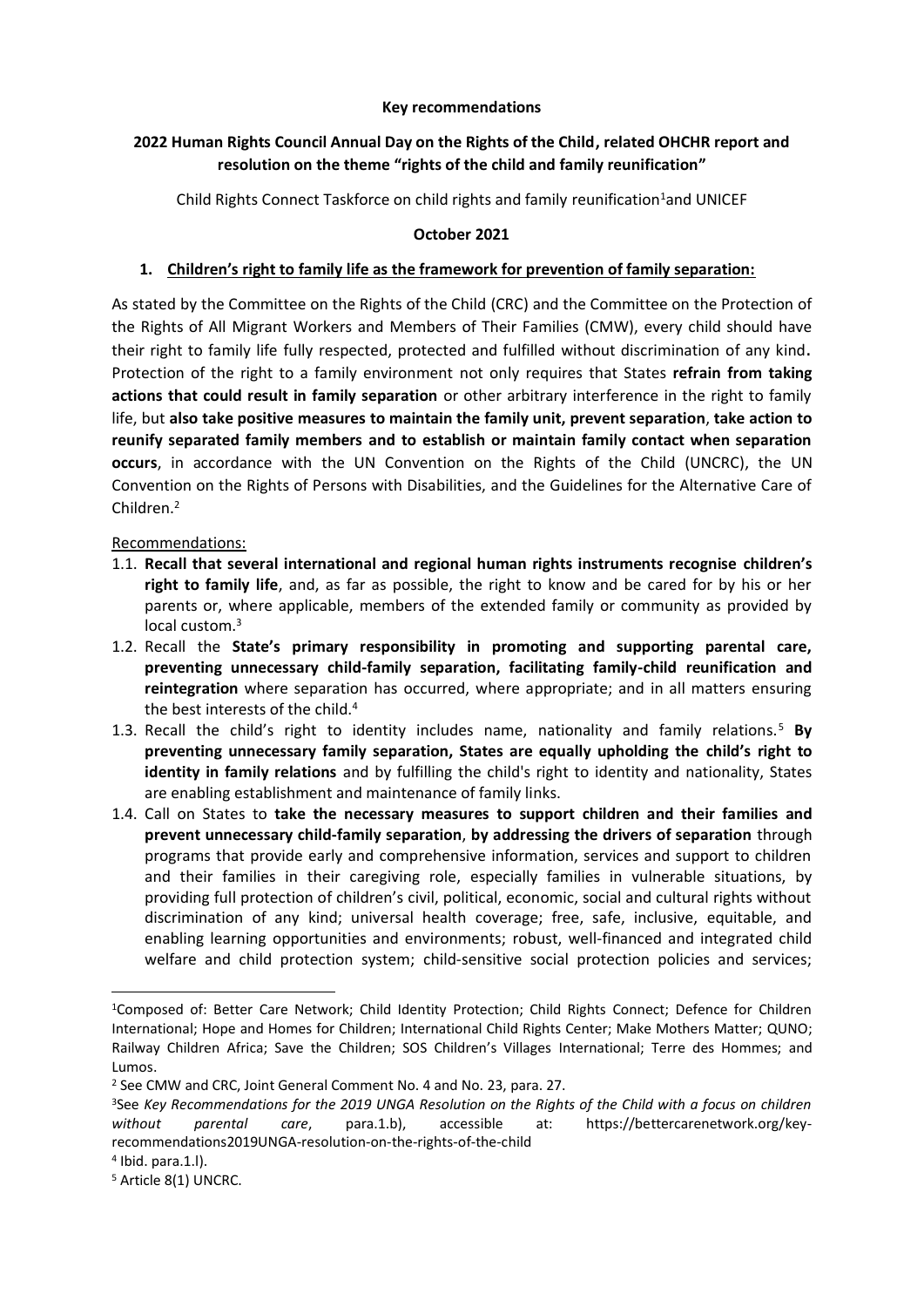alternatives to detention for children and caregivers; and effective measures to prevent all forms of violence against children.<sup>6</sup>

- 1.5. Reaffirm that **financial and material poverty, or conditions directly and uniquely attributable to such poverty, should never be the sole justification for removing a child from parental care**, for receiving a child into alternative care or for preventing a child's social reintegration. States should provide appropriate assistance to parents and legal guardians in the performance of their child-rearing responsibilities, including by providing, parental education, social benefits and child allowances and other social support services regardless of the status of the parents or the child.<sup>7</sup>
- 1.6. Reaffirm that separation of a child from his or her parents based on the disability of the child or parents, or both, is discrimination and that States must ensure that parents with disabilities and parents of children with disabilities have the necessary support in the community to care for their children.<sup>8</sup>
- 1.7. Recognize the harm of institutionalization and institutional care, including detention, to children's well-being and development across domains and throughout the life-course, including increased risk of violence, exploitation, and abuse. Note that most children in institutions have living parents and family members and encourage States to **replace institutionalization with appropriate measures to support family and community-based services** and, where the immediate family is unable to care for a child, undertake every effort to provide alternative care within the wider family and, failing that, within the community in a family setting, bearing in mind the best interests of the child and taking into account the child's will and preferences.<sup>9</sup>

# **2. The child as a right holder within the family and the diversity of families:**

The preamble to the UNCRC refers to the family as "the fundamental group of society and the natural environment for the growth and well-being of all its members and particularly children". The family, as a group, is not in itself a subject of rights, therefore, States must guarantee the protection of individual rights of all members of the family, including children's rights as enshrined in the UNCRC, and all measures in support of the family unit should be aimed at upholding the rights of the individual family members in line with international human rights law.

The Committee on the Rights of the Child clarified that "the term "family" must be interpreted in a broad sense to include biological, adoptive or foster parents, or, where applicable, the members of the extended family or community as provided for by local custom." <sup>10</sup> Therefore 'family' means in fact "all forms of families in different contexts", including the full range of care-giving environments, kinship, non-nuclear families, same-sex-parented households, single-headed families, adoptive families, children-headed households and any other arrangements. All families should respect children's rights and best interests, and ensure provision of care, nurturance and development.

# Recommendations:

2.1. Reaffirm that **all children**, **whether they live in a family environment or not, remain rightsholders whose rights cannot be overlooked**, limited or negated, because of the environment in which they live and that their rights must be fulfilled, and their best interests must be a primary

<sup>6</sup> For further language see A/RES/64/142; A/RES/74/133.

<sup>7</sup> CMW and CRC, Joint General Comment No. 4 and No. 23. Para. 30.

<sup>8</sup> CRPD, General Comment No.6, paras. 61 and 62.

<sup>9</sup> UN General Assembly resolution A/RES/74/133, paras. 26, 35(f), 35(g) and Human Rights Council resolution A/HRC/RES/40/14, OP.16.

<sup>10</sup> CRC, General Comment No.14, para. 59.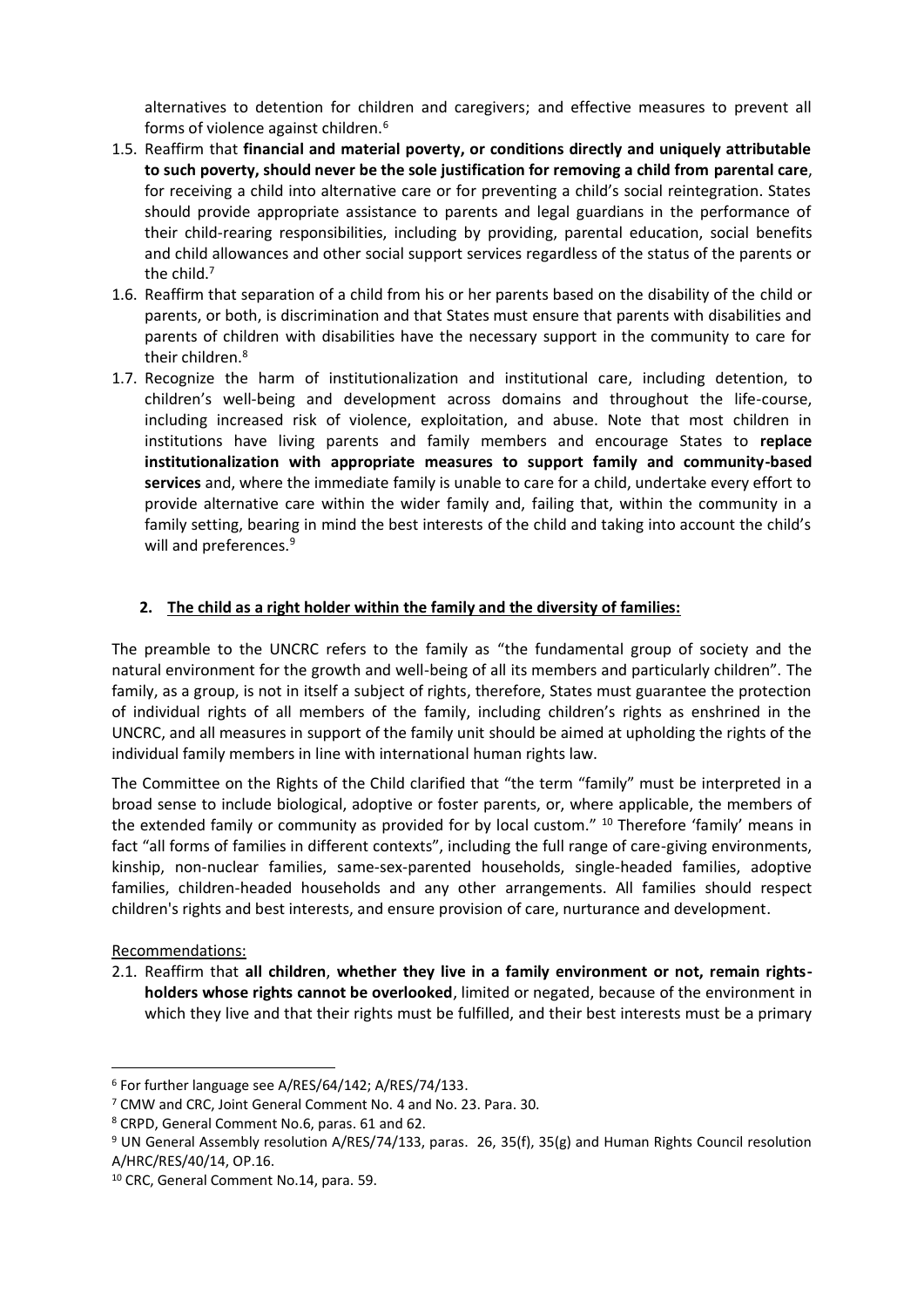consideration, even when they may conflict with the rights or interests of others, including their parents.

2.2. **Recognise the diversity of families and States' obligation to support and strengthen all forms of families in different contexts**, as well as family environments, without discrimination of any kind, so that the rights of children are fulfilled.<sup>11</sup> In the context of the resolution, reunification with the family must consider family in a broad sense, including siblings, the extended family and families created in the contexts of migration, displacement, armed conflict and other areas covered in the resolution.

# **3. The rights of the child and family reunification, including in cross-border situations.**

The UNCRC addresses specifically family reunification of children who are, or whose parents are, in a cross-border situation and requires States to deal with family reunification "in a positive, humane and expeditious manner" (Art.10 UNCRC). Under this framework, family reunification is addressed in **the contexts of** 1) **migration and displacement**; 2) **armed conflict, national security, and terrorism**; and 3) **sale and trafficking of children.** 

# General recommendations:

- 3.1. Recognise that **children in all contexts must be treated first and foremost as children with all the rights that attach to that status**. 12
- 3.2. **Recognise in law and in practice that all children are entitled to the enjoyment of all their rights without discrimination, including respect for family life and family reunification when in their best interests,** regardless of the children's or their parents', legal guardians' or family members' age, gender, gender identity or sexual orientation, ethnic or national origin, disability, religion, economic status, migration/documentation status, statelessness, race, colour, marital or family status, health status or other social conditions, activities, expressed opinions, or beliefs**. 13**
- 3.3. **Recognise that children may be in a situation of double or multiple vulnerabilities** both as children, and as children affected by the above-mentioned contexts, due to their migration status in the country of origin, transit and destination; exposure to various forms of abuse, physical harm, psychological trauma, marginalization, discrimination, xenophobia, genderbased violence, sexual and economic exploitation, child labour, trafficking, immigration raids, and detention or criminal processing arising from those contexts; and the risks faced due to exclusion from and barriers to access child-sensitive and gender-responsive essential services, including but not limited to education, health care, child protection, and justice.<sup>14</sup>
- 3.4. Reaffirm that **all frameworks, legislation, policies, practices and other measures relating to children** in the above-mentioned contexts **must be guided by international human rights law, and where relevant international humanitarian law, and in particular the UNCRC and its general principles**, non-discrimination, the best interests of the child, participation, and the right to life, survival and development,<sup>15</sup>including through the **establishment of comprehensive, inter-institutional policies between child protection and welfare authorities and other key bodies, adequate resourcing**, **and continuous and periodic training** of child

<sup>&</sup>lt;sup>11</sup> See GA Resolution 65/277 and HRC Resolution 7/29.

<sup>12</sup> CMW and CRC, Joint General Comment No. 3 and No. 22, paras. 11.

<sup>13</sup> CMW and CRC, Joint General Comment No. 3 and No. 22, paras. 21.

<sup>14</sup> Ibid. para. 40; UN Network on Migration, Guidance Note on Regular Pathways for Admission and Stay for Migrants in Situations of Vulnerability (July 2021).

<sup>&</sup>lt;sup>15</sup> CMW and CRC, Joint General Comment No. 3 and No. 22, para.13; HRC resolution 47/12.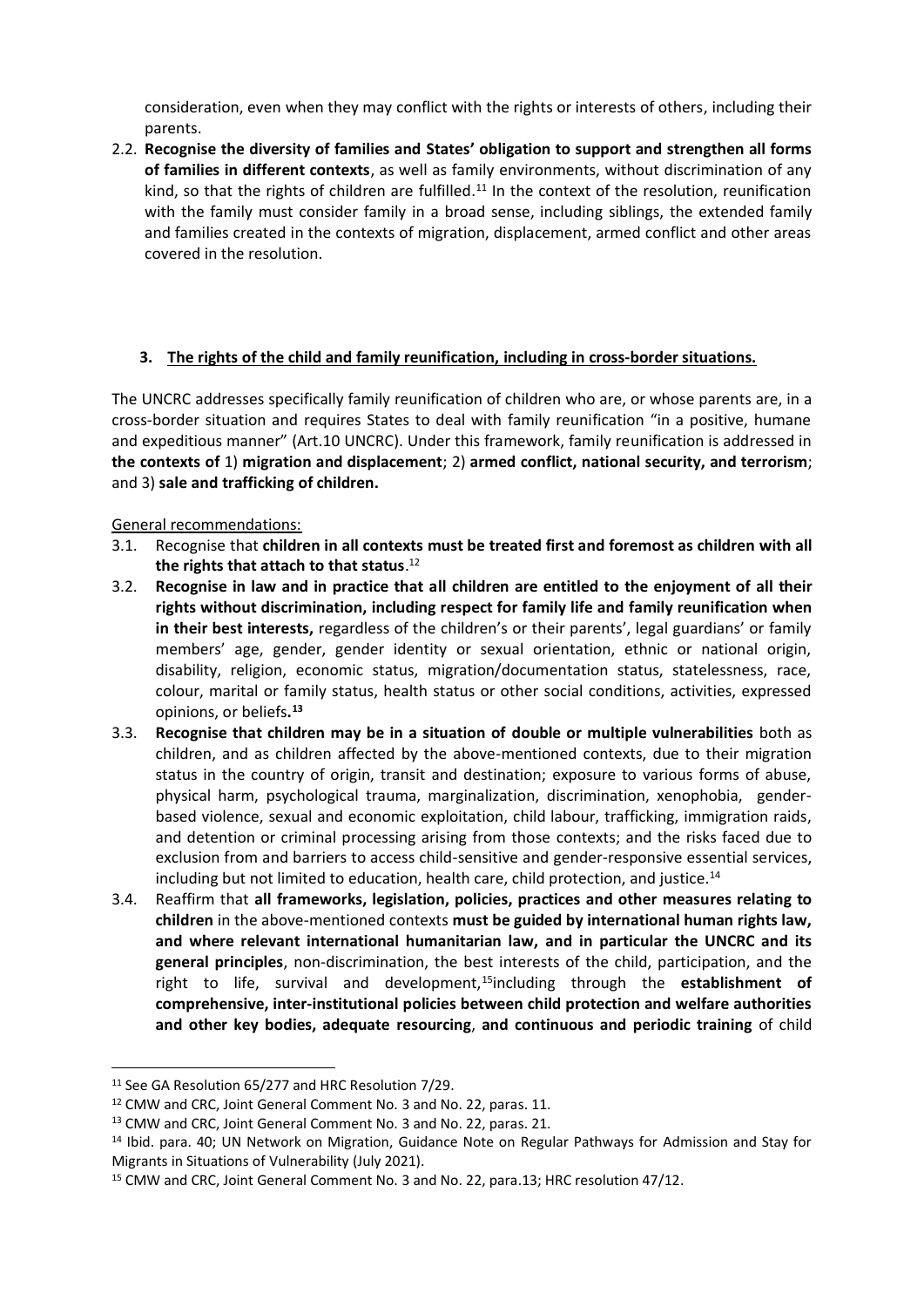protection, migration, justice, and other relevant officials on the rights of children, including intersectional discrimination.<sup>16</sup>

- 3.5. Express concern that children between 15 and 18 years tend to be provided much lower levels of protection and are sometimes considered as adults or left with an ambiguous status until they reach 18 years of age and urge States to **ensure that equal standards of protection are provided to every child, regardless of their age.<sup>17</sup>**
- 3.6. Reaffirm that **age determination procedures should only be undertaken where there is a reasonable doubt about a person's age. States' laws and procedures should presume that a person who is required to undergo an age assessment is a child unless and until determined otherwise through an age assessment.** If doubts remain after completion of the age assessment procedure, the person should be considered a child. The age determination procedure should draw on a gender-sensitive, culturally appropriate, and multidisciplinary comprehensive assessment by independent and qualified professionals skilled in combining different aspects of development, conducted in a prompt, safe, age-appropriate and dignified manner, including the views of the child and, as appropriate, accompanying adults, in a language the child understands. States should refrain from using medical methods based on, inter alia, bone and dental exam analysis, which may be inaccurate and with wide margins of error. States should establish an appeal procedure by an independent body.<sup>18</sup>
- 3.7. Call on States to **address barriers to efficient and transparent family reunification procedures,** inter alia through **simplifying and speeding up procedures** without compromising human rights standards or child safeguards, including facilitating access to application processing capacities and consular services; providing accurate information quickly; allowing for flexibility on documentary requirements; and easing financial burdens.<sup>19</sup> Where family reunification is not possible, if in the child's best interest, States should establish mechanisms to facilitate and maintain regular family contact.
- 3.8. **Family reunification and reintegration procedures should recognize that reintegration is not a single event but a longer process** requiring preparation, planning, support and follow-up measures that take into account the best interests of the child and the right of the child to be heard, reflect the child's age, needs, evolving capacities, the cause of separation, and past experiences or trauma, and update children and their caregivers on the process of and options for family tracing, reunification, and reintegration.<sup>20</sup>
- 3.9. Reaffirm that **family reunification in the country of origin should not be pursued where there is a "reasonable risk" that such a return would lead to the violation of the human rights of the child**<sup>21</sup> and when it has been determined not to be in the best interests of the child.
- 3.10. Call on States **to invest in robust cooperation mechanism to strengthen collaboration among relevant actors across borders**, internationally, regionally and bilaterally. Cross-border cooperation should cover: family tracing, assessment and reunification; ensuring appropriate provision of care, protection, support and access to services for all children between jurisdictions; establishing and strengthening case management across borders through individual assessments and case plans; developing and applying common standards; and exchanging good practices.<sup>22</sup> These mechanisms should ensure that children's rights are

<sup>16</sup> CMW and CRC, Joint General Comment No. 3 and No. 22, paras. 13 and 18.

<sup>17</sup> CMW and CRC, Joint General Comment No. 4 and No. 23. Para. 3.

<sup>&</sup>lt;sup>18</sup> For the full text see CMW and CRC, Joint General Comment No. 4 and No. 23. para. 4; and Office of the United Nations High Commissioner for Human Rights (OHCHR) and the Global Migration Group (GMG), Principles and Guidelines on the human rights protection of migrants in vulnerable situations, Principle 10.4. <sup>19</sup> UNICEF WORKING PAPER: Family Unity in the Context of Migration, p.9.

<sup>&</sup>lt;sup>20</sup> See Inter-agency Group on Reintegration (2016). Guidelines on Children's Reintegration.

<sup>&</sup>lt;sup>21</sup> CMW and CRC, Joint General Comment No. 4 and No. 23, para. 35.

<sup>&</sup>lt;sup>22</sup> The Initiative for Child Rights in the Global Compacts, The Global Compact for Migration: Actionable Commitments for Children on the Move, page. 6, accessible at: https://www.childrenonthemove.org/wpcontent/uploads/2017/12/Actionable-Commitments\_01122017.pdf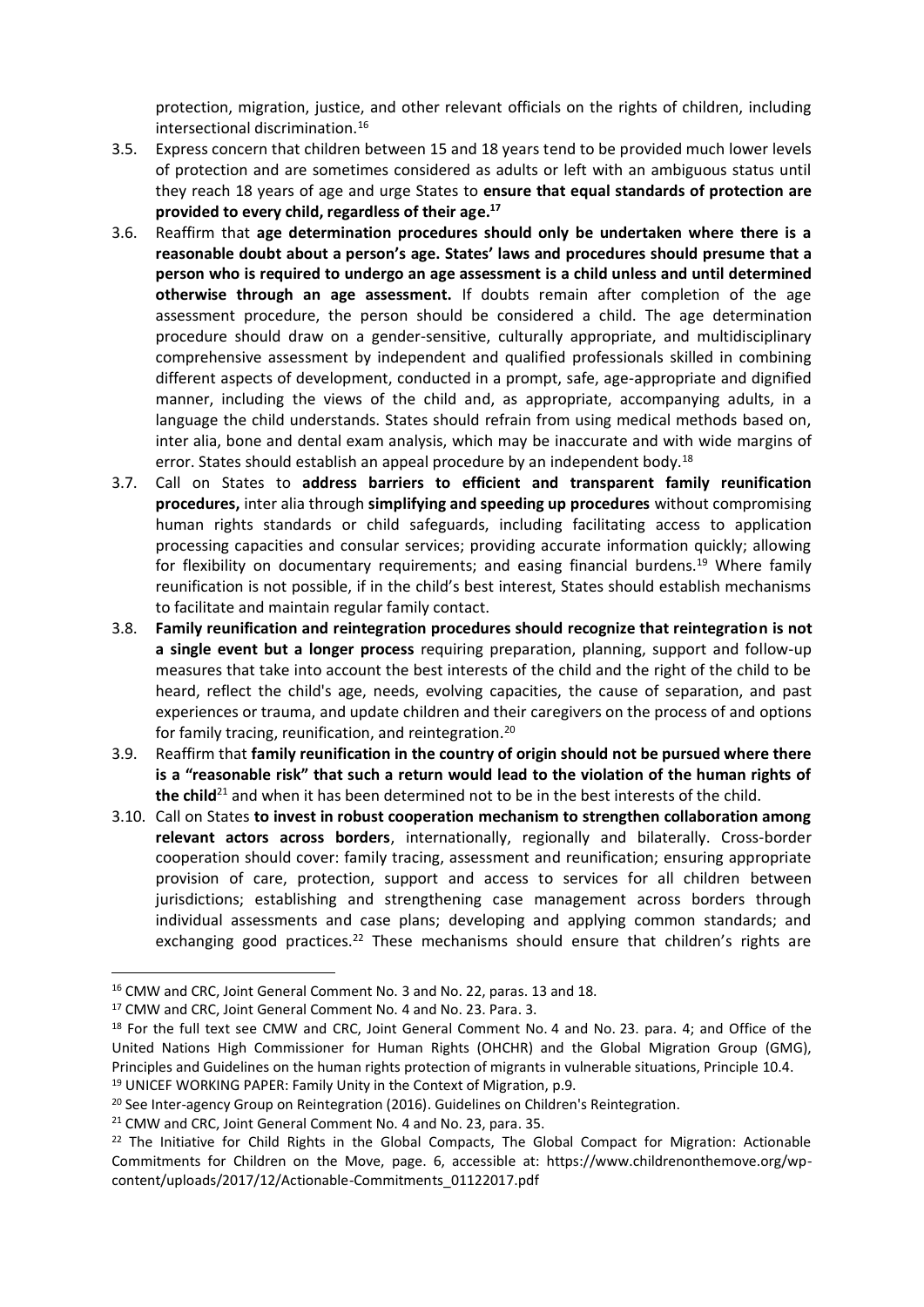protected by all relevant States, including the new state of habitual residence, and not discriminated against in this process due to children's status or that of their caregiver(s), and fully respect data protection as to avoid potential exposure of children to harm.

- 3.11. Call on States to take all necessary measures to ensure that **all children are immediately registered at birth and issued birth certificates, irrespective of their status or that of their parents or guardians,** removing all legal and practical obstacles to birth registration. States should ensure that civil registries are equipped to **provide children and their families with all civil status documents required to prove their legal identity**. States should further ensure that **civil registries cooperate with each other to ensure portability of civil status documents**, including when children move across borders. Children's personal data, in particular biometric data, should only be used for child protection purposes, with strict enforcement of appropriate rules on collection, use and retention of, and access to, data.<sup>23</sup>
- 3.12. Recognise that **family reunification facilitates the child's right to identity in family relations** and the States responsibility to speedily re-establish this identity, when separation occurs.<sup>24</sup> Family reunification further encourages a respect for the desirability of continuity in a child's upbringing and to the child's ethnic, religious, cultural and linguistic background.<sup>25</sup>
- 3.13. Call on States to ensure that their legislation, policies, measures and practices guarantee **child-sensitive due process in all administrative and judicial proceedings relating to family**  life and family, including access to appeal mechanisms.<sup>26</sup> If, in a cross-border context, the country of destination refuses family reunification to the child and/or to his/her family, detailed **information should be provided to the child, in a child-friendly and age-appropriate manner, on the reasons for the refusal and on the child's right to appeal**. 27
- 3.14. Call on States to ensure **standardized policies to guide authorities in offering free, quality legal advice and representation for children in all contexts,** including contexts of migration and displacement, armed conflict, national security, associated with terrorisms, and affected by sale and trafficking in persons. <sup>28</sup>

# **1) Family reunification in relation to children in the context of international migration and displacement:**

Although the right to family life should be respected and fulfilled in all contexts, migration and displacement frequently cause the separation of families, including for prolonged periods of time due to existing barriers to accessible channels for family reunification.

#### Recommendations:

**Legal and policy frameworks for a children's rights approach to family reunification:** 

3.1.1. Welcome the **Joint general comment** No. 3 (2017) of the Committee on the Protection of the Rights of All Migrant Workers and Members of Their Families and No. 22 (2017) of the Committee on the Rights of the Child; the Joint general comment No. 4 (2017) of the Committee on the Protection of the Rights of All Migrant Workers and Members of Their Families and No. 23 (2017) of the Committee on the Rights of the Child; and General Comment No. 6 (2005) of the Committee on the Rights of the Child on Treatment Of Unaccompanied And Separated Children Outside Their Country Of Origin.

<sup>&</sup>lt;sup>23</sup> CMW and CRC, Joint General Comment No. 3 and No. 22, paras. 17; CMW and CRC, Joint General Comment No. 4 and No. 23. Para. 20-21; OHCHR and GMG, Principles and practical guidance on the human rights protection of migrants in vulnerable situations, Principle 10.9.

<sup>24</sup> Article 8(2) UNCRC.

<sup>&</sup>lt;sup>25</sup> Article 20 (3) UNCRC.

<sup>&</sup>lt;sup>26</sup> CMW and CRC, Joint General Comment No. 4 and No. 23. para. 15 and 17.

<sup>&</sup>lt;sup>27</sup> CMW and CRC, Joint General Comment No. 3 and No. 22, para. 36.

<sup>28</sup> CMW and CRC, Joint General Comment No. 4 and No. 23. para.14-19.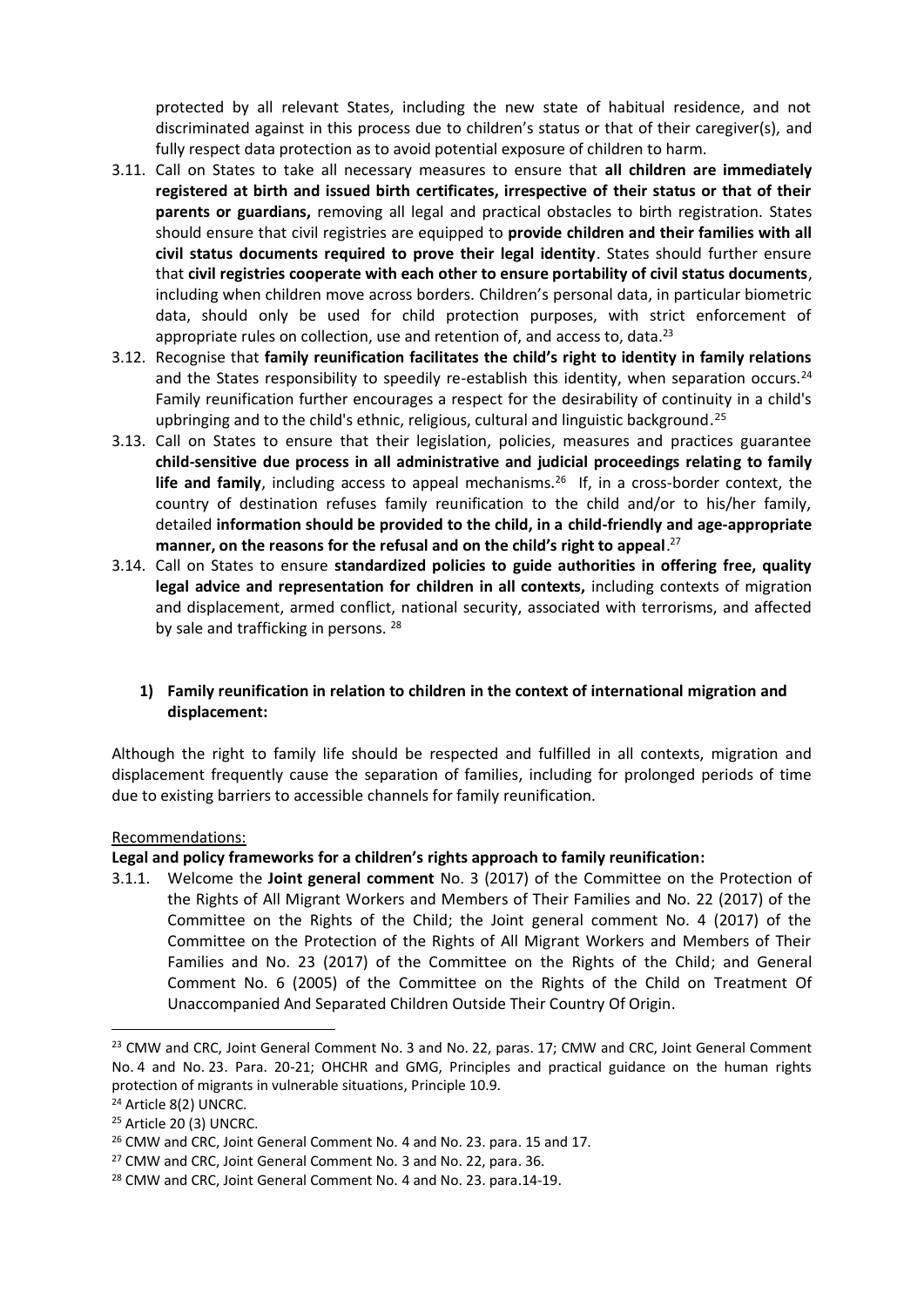- 3.1.2. **Reaffirm that the authorities responsible for children's rights, child protection and welfare, should take primary responsibility and have decision-making power on policies, practices and decisions that affect the rights of children in the context of international migration** and comprehensive child protection systems should mainstream the situation of all children in the context of international migration, including in countries of origin, transit, destination, and return.<sup>29</sup>
- 3.1.3. **Develop and put into practice**, with regard to unaccompanied children and children with families, **a best-interests determination procedure aimed at identifying and applying comprehensive, secure and sustainable solutions**, including further integration and settlement in the country of current residence, repatriation to the country of origin or resettlement in a third country through a rights-based approach.<sup>30</sup>
- 3.1.4. During **family reunification procedures**, States should **take into account the guidelines provided in the two Joint General Comments of the CRC and CMW and the** *2021 UNHCR Best Interests Procedure Guidelines* in order to ensure that:
	- $\circ$  applications for family reunification are dealt with in a positive, humane and expeditious manner in compliance with due process guarantees;
	- o decisions are taken case-by-case considering the best interest of the child using a **robust best interests assessment and best interests determination processes** and finding childcentred solutions that take into account the preservation of the family unit;
	- o children's views are listened to and taken into account in the process; and
	- $\circ$  include a sustainable reintegration plan where the child is guaranteed to participate in the process.<sup>31</sup>

# **Prevention of family separation, and maintaining family life and child's right to identity in family relations:**

- 3.1.5. Call on States to expand **regular, safe and non-discriminatory pathways for families to migrate together**, including migrant workers, and providing options for refugees to seek protection as a family unit, allowing applications to be made from countries of origin, transit or destination, <sup>32</sup> and removing barriers such as complex administrative requirements, restrictive eligibility criteria, heavy financial requirements, lack of information and support, as well as logistical barriers.
- 3.1.6. Urge States to take the **necessary measures to ensure that migrant families, regardless of their status, are not separated** inter alia during disembarkation and border controls, at reception or registration, or in the course of detention and deportation. Recognize that separating a family when considering returns or removing a family member from a State 's territory, or otherwise refusing to allow a family member to enter or remain in the territory, should always take into account the best interest of the child, and may amount to arbitrary or unlawful interference with family life. To ensure family unity, families with children should be accommodated together in a safe and child-friendly environment. 33
- 3.1.7. Call on States to **provide clear, permanent, and accessible mechanisms for children and their families to access avenues for status regularization,** including long-term regular migration status or residency permits, **based on various grounds**, such as family unity,

<sup>29</sup> CMW and CRC, Joint General Comment No. 3 and No. 22, para. 14.

<sup>&</sup>lt;sup>30</sup> CMW and CRC, Joint General Comment No. 3 and No. 22, para. 32, j) and k).

<sup>&</sup>lt;sup>31</sup> Article 10 UNCRC; CMW and CRC, Joint General Comment No. 3 and No. 22, para. 32-34.; Working Paper, 2018, Family Unity on the Context of Migration, p.9, [https://www.unicef.org/documents/working-paper](https://www.unicef.org/documents/working-paper-family-unity-context-migration)[family-unity-context-migration](https://www.unicef.org/documents/working-paper-family-unity-context-migration)

<sup>32</sup> Ibid. p.9

<sup>33</sup> OHCHR and GMG, Principles and practical guidance on the human rights protection of migrants in vulnerable situations, Principle 9.1 and 9.6.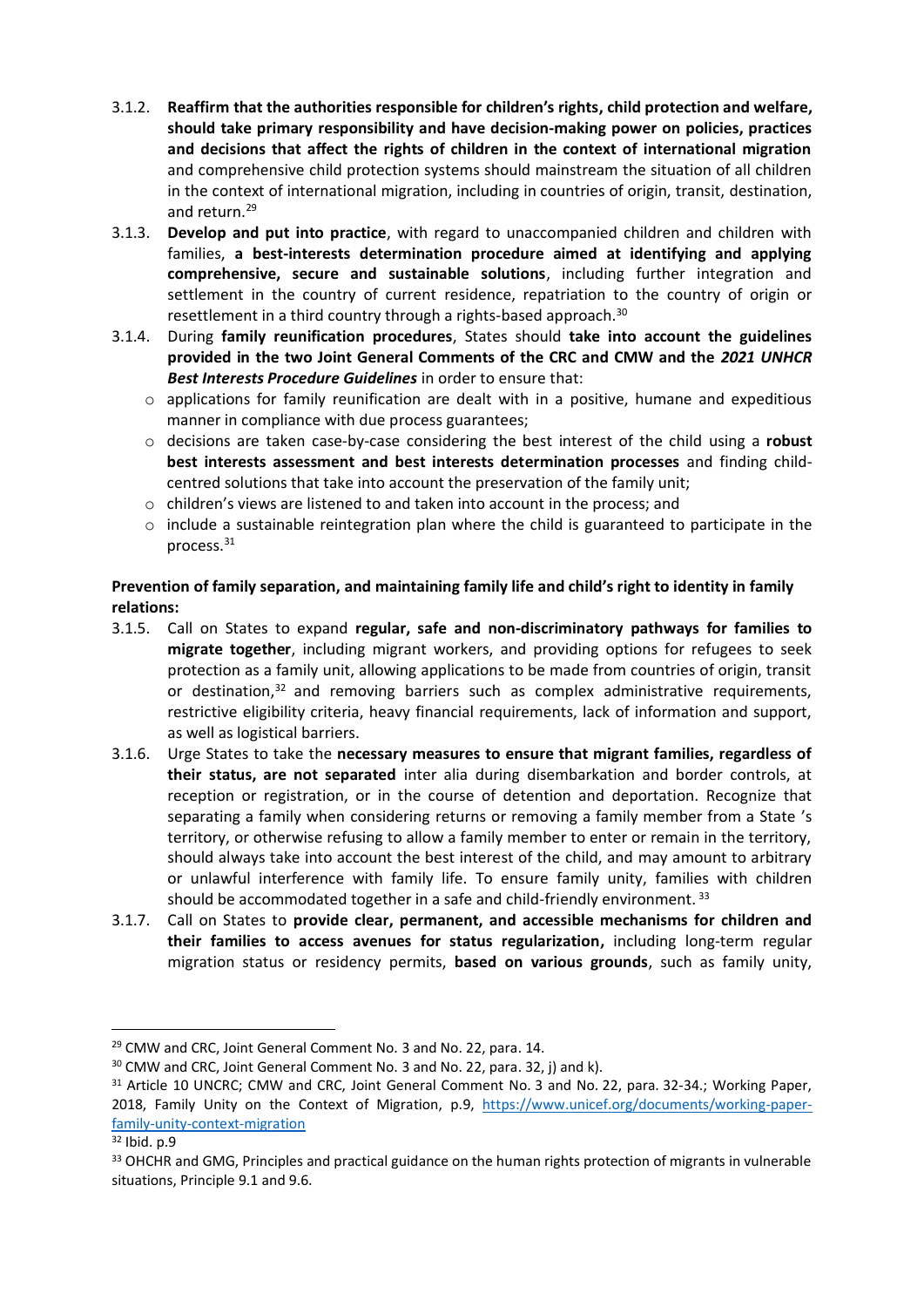labour relations, social integration and others**,** such as length of residence, or when return to the parent's country of origin would be against the child's best interests.<sup>34</sup>

- 3.1.8. Call on States to take into account **measures to maintain family unity as part of labour migration agreements**. Explore allowing family to move with the migrant workers. At a minimum, include provisions such as visa for family visits, and including family leave in migrant worker's labour contracts. When a temporary stay becomes long-term or permanent, migrants should have the option to reunify with their family. Similarly, where a stay becomes de-facto long-term, but is not recognised in visa categories, there should be an option to adjust the rights to family reunification.<sup>35</sup>
- 3.1.9. Reaffirm that unaccompanied or separated children are **entitled to special protection** and assistance by the State including the provision of suitable and appropriate alternative care and accommodation in accordance with international human rights law and standards $36$  such as the Guidelines for the Alternative Care of Children<sup>37</sup> and call on States to take all the **necessary measures to trace and reunite unaccompanied or separated children with their families**, taking into consideration the best interests of the child, noting that reunification in the country of origin may not always be in the child's best interests.<sup>38</sup>

## **Alternatives to detention and prioritization of family life:**

3.1.10. Reaffirm that **children should never be detained for immigration purposes**, even for short periods, whatever their status or the status of their parents, and call on States to prohibit by law and abolish in policy and practice child and family immigration detention. Prioritize the right to liberty and the right to family life of children by finding alternatives to detention for the whole family. Children whose parents or guardians are detained should never be detained for the purpose of preserving family unity.<sup>39</sup>

## **2) Family reunification in the context of armed conflict, national security, terrorism, and counterterrorism, including child returnees:**

Despite legal prohibitions under international human rights law and international humanitarian law, children continue be recruited and used in various capacities by armed forces and armed groups, including those designated as terrorist groups. Provisions of the Optional Protocol to the Convention on the Rights of the Child on involvement of children in armed conflict (OPAC) that prohibit recruitment and use by armed forces or armed groups should be integrated into domestic legislation. In addition, legislation, policies, and practices countering violence by armed groups, including those designated as terrorist groups, must treat children first and foremost as victims, irrespective of any association with such groups, and provide solutions that uphold the rights of the child, including the best interest of the child, family life and family reunification.

Recommendations:<sup>40</sup>

<sup>34</sup> CMW and CRC, Joint General Comment No. 4 and No. 23, para. 29.

<sup>&</sup>lt;sup>35</sup> UNICEF Working Paper, 2018, Family Unity on the Context of Migration.

<sup>&</sup>lt;sup>36</sup> For more information see Committee on the Rights of the Child, general comment No. 6, paras. 39-40.

<sup>37</sup> A/RES/64/142

<sup>&</sup>lt;sup>38</sup> OHCHR and GMG, Principles and practical guidance on the human rights protection of migrants in vulnerable situations, Principle 9.3.

<sup>&</sup>lt;sup>39</sup> CMW and CRC, Joint General Comment No. 4 and No. 23. para. 5-13; OHCHR and GMG, Principles and practical guidance on the human rights protection of migrants in vulnerable situations, Principle 8.4.

<sup>40</sup> See Recommendations from Child Justice Advocacy Group, *Bringing Children Home: A children's rights approach to returning from ISIL (Jan 2020)*, accessible at: [https://static1.squarespace.com/static/5afadb22e17ba3eddf90c02f/t/5e2eff4dd8d299147ca07280/15801383](https://static1.squarespace.com/static/5afadb22e17ba3eddf90c02f/t/5e2eff4dd8d299147ca07280/1580138318883/Child+Returnees+Position+Paper+%28Final+Janv.+2020%29.pdf) [18883/Child+Returnees+Position+Paper+%28Final+Janv.+2020%29.pdf](https://static1.squarespace.com/static/5afadb22e17ba3eddf90c02f/t/5e2eff4dd8d299147ca07280/1580138318883/Child+Returnees+Position+Paper+%28Final+Janv.+2020%29.pdf)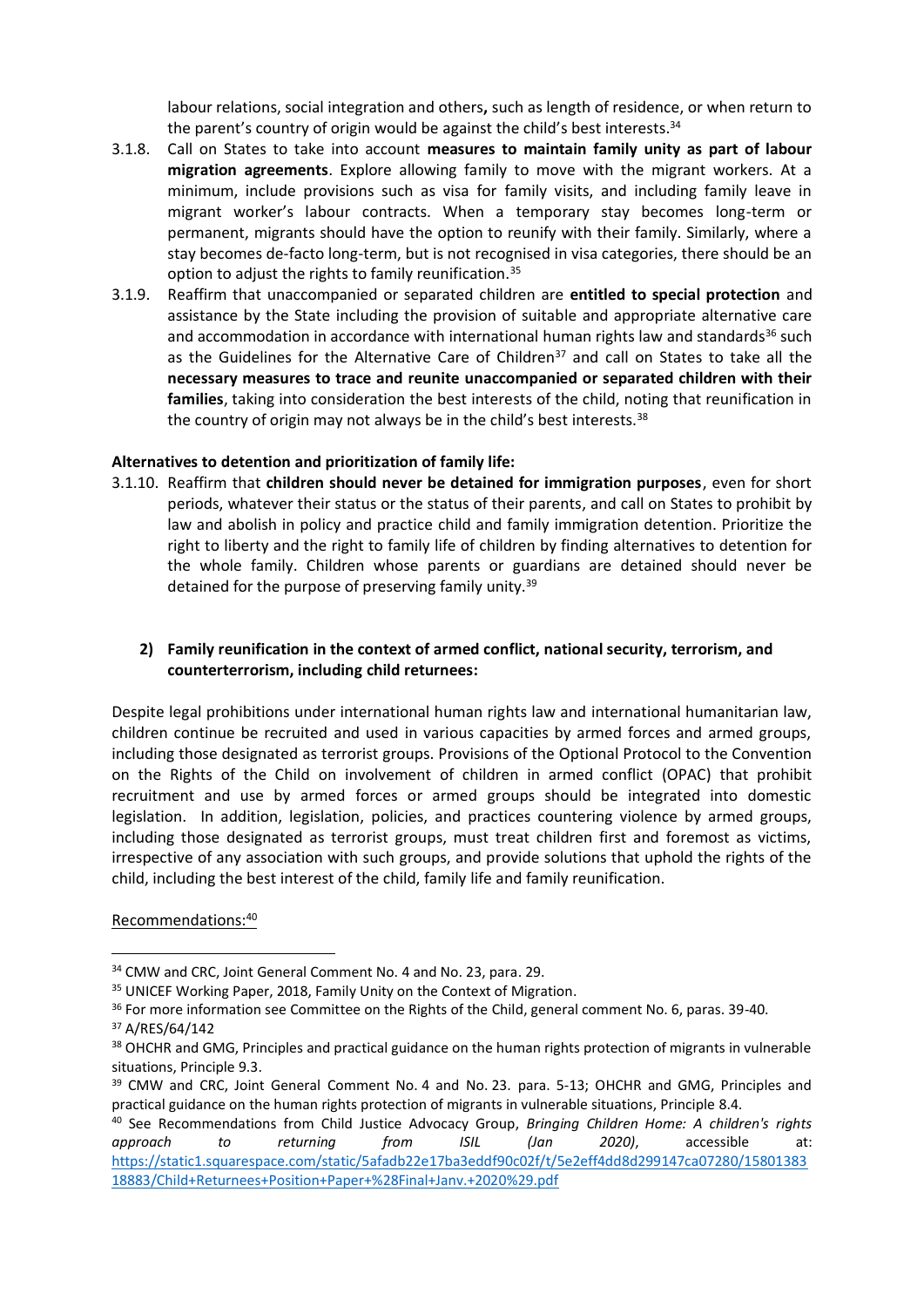## **Legal and policy frameworks for a child's right approach to family reunification:**

- 3.2.1. **Welcome the Paris principles and guidelines** on children associated with armed forces or armed groups (Paris Principles)<sup>41</sup> and **Paris commitments** to protect children from unlawful recruitment or use by armed forces or armed groups (Paris Commitments) and urge States that have not already done so to endorse the Paris Principles and Paris Commitments.<sup>42</sup>
- 3.2.2. Call on **States to criminalise the recruitment and use of children by armed forces and armed groups, including by armed groups designated as terrorist groups, consistent with OPAC,** and to take steps to investigate and prosecute those responsible for such violations.<sup>43</sup>
- 3.2.3. **Reaffirm that children recruited** by armed forces and armed groups, including designated terrorist groups, **are recognised as victims of grave human rights abuses**, have the same rights and protections as all children and that they have a right to reintegration that all States have an obligation to fulfil.<sup>44</sup>
- 3.2.4. Call on States to **explicitly state that national counterterrorism and national security legislation does not apply to children**. <sup>45</sup> The treatment and handling of children should be provided through national and international child welfare, social service and child justice laws, frameworks, and standards, outside of security and counterterrorism frameworks which can result in further stigmatization and the securitization of critical social services for children.
- 3.2.5. Calls on States to **invest in measures to decrease stigma and discrimination for children associated or allegedly associated with non-state armed groups and terrorism**. Labelling or stigmatising certain groups of children as national security threats or as terrorists within public discourse or policy discussions based on an abstract danger that they are seen to represent diminishes their human dignity and human rights. In both the short and long-term, stigmatisation leaves this group of children vulnerable to discrimination, exploitation, abuse, and exclusion.
- 3.2.6. **States should pay particular attention to the treatment of children associated or allegedly associated with non-state armed groups**, including those that commit acts of terrorism, and **establish standard operating procedures** for the rapid handover of children who are found, rescued or otherwise encountered by security personnel during the course of military operations, to civilian child protection actors for the provision of age-sensitive and genderresponsive protection, legal, medical social, and other services to promote their recovery and reintegration. 46
- 3.2.7. Call on States to ensure that **all children are able to access health, education and other services while in displacement camps or while deprived of their liberty**, irrespective of any actual or alleged association with a designated terrorist group.<sup>47</sup>

# **Prevention of family separation, maintaining family life and child's right to identity in family relations:**

3.2.8. Reaffirm that **States must never deprive a child of their identity or nationality**, even if they have been recruited or used by a terrorist group, lived under the control of a terrorist group, or come from a family that is believed or proven to have ties to a terrorist group. States must accept responsibility for children who are their citizens, enabling them to return to their country and reunite with their families and not take any steps that will render children stateless.

<sup>41</sup> See https://www.icrc.org/en/doc/assets/files/other/parisprinciples\_en[1].pdf

<sup>42</sup> See https://www.icrc.org/en/doc/assets/files/other/pariscommitments\_en.pdf

<sup>43</sup> Article 4 OPAC.

<sup>44</sup> See Article 7 OPAC; Paris Principles 3.6; UN Security Council resolution S/RES/2427 (2018) on children and armed conflict, OP.20; UN General Assembly resolution A/RES/74/133 (2019) on the Rights of the Child, OP.18. <sup>45</sup> UN Global Study on Children Deprived of Liberty, p.652

<sup>46</sup> Based on UN Security Council resolution S/RES/2427 (2018) on children and armed conflict, OP.19.

<sup>47</sup> UN Security Council resolution S/RES/2427 (2018) on children and armed conflict, OP.14.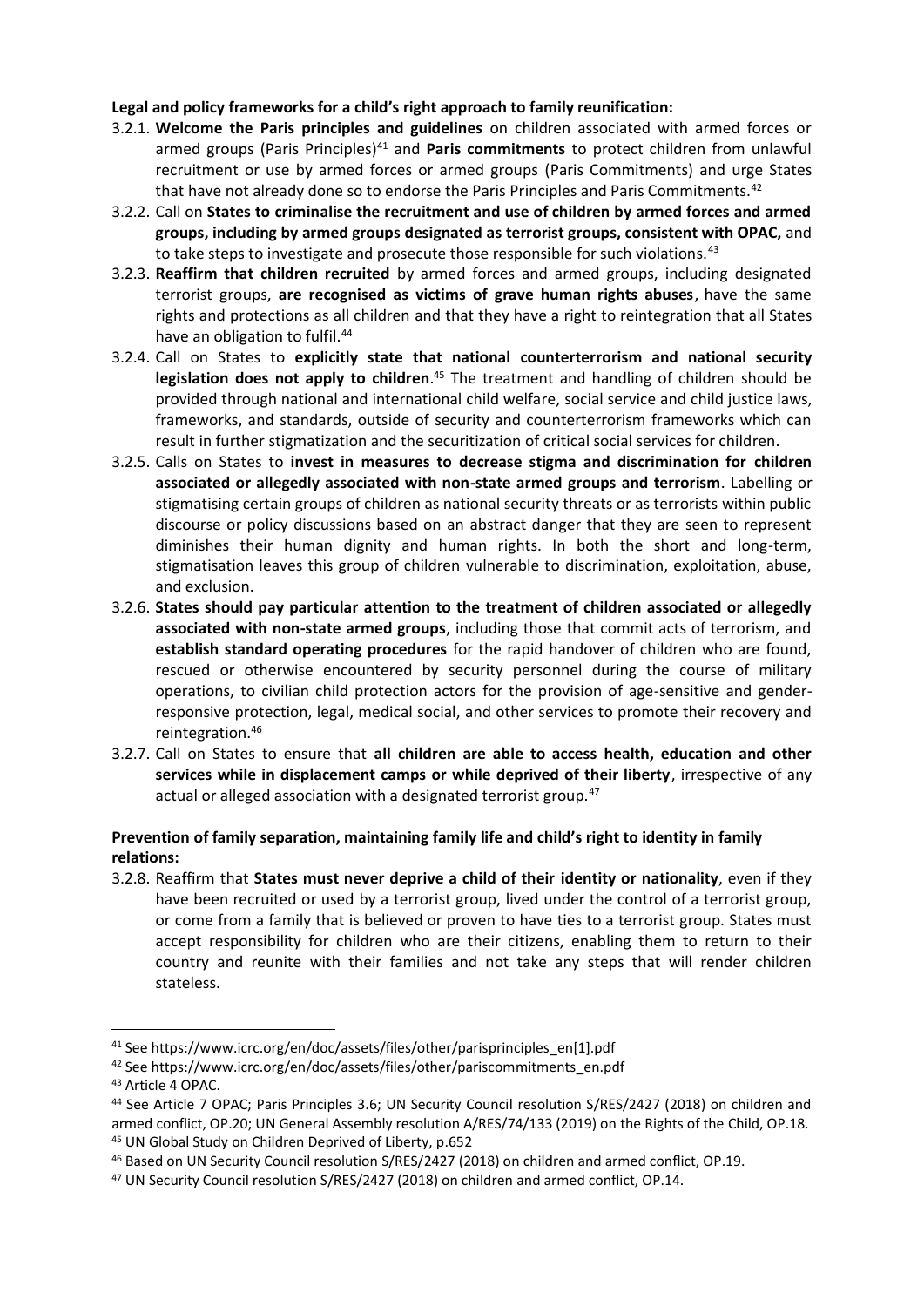- 3.2.9. Call on States not to separate children from their parents unless it is in the child's best interests. To minimize family separation, **States must consider repatriating parents and children, including sibling groups, together**. 48
- 3.2.10. Call on States to **develop quality interim alternative care options that allows children to live in a family setting within a community and reintegration services for children affected by armed conflict, child survivors of recruitment and use, and for child returnees**, including health, mental health and psychosocial support, education, vocational and social support that takes account of an individual child's gender, age and cultural background.

#### **Children in contact with the justice system:**

- 3.2.11. Call on States to **ensure that children accused of national security offenses, terrorists acts or other conduct under anti-terrorism legislation be dealt with exclusively in the child justice system**<sup>49</sup> . Child justice systems should always be used for children, including in the case of terrorism or national security offenses. Where such systems are not developed or available, children's cases should be handled by civilian authorities responsible for and trained in child-friendly child justice processes, rather than military, intelligence, national security or similar special courts, and should be supported by child protection actors.
- 3.2.12. **Children below the minimum age of criminal responsibility should be excluded from criminal or juvenile justice processing.** Children above the minimum age of criminal responsibility at the time of any alleged offense, including offenses allegedly committed while associated with an armed force or group, may be held accountable consistent with international law and with the application of the full guarantees and protections of a specialised child justice system in accordance with International Juvenile Justice Standards and fair trial standards, with a focus on recovery, specialized diversion and restorative justice practices to assist children's physical, psychological and social integration.
- 3.2.13. **Children should not be deprived of their liberty, investigated, prosecuted or punished for the mere fact of their association, including association with a designated terrorist group, or for activities that would not otherwise be criminal** such as cooking, cleaning, or driving.<sup>50</sup>
- 3.2.14. **Children whose parent, caregiver or family members are alleged to be 'terrorist fighter(s)' or to be otherwise associated with a designated terrorist group shall not be deprived of their liberty, prosecuted, or held accountable for the actions of their relatives,** nor shall they be excluded from measures or services that promote their physical and psychosocial recovery or reintegration.

# **Alternatives to detention and prioritization of family life:**

- 3.2.15. Call on States to **provide children and families who have been separated or detained with access to legal aid and due process of law**, and to swiftly establish and maintain contact between the detained child and his or her family members.<sup>51</sup>
- 3.2.16. Reaffirm that **detention should only be used as a last resort for the shortest period and that children should never be subjected to preventive or administrative detention for national security or counter-terrorism purposes; community-based and non-custodial alternatives to detention should always be prioritized**. 52
	- **3) Family reunification in the context of children affected by sale, trafficking, and other forms of exploitation:**

<sup>48</sup> See Open Society Justice Initiative, *European States' Obligations to Repatriate the Children Detained in Camps in Northeast Syria (July 2021)*, pp. 80-86

<sup>49</sup> UN Global Study on Children Deprived of Liberty, p.652

<sup>50</sup> Paris Principles, 8.7.

<sup>51</sup> See UN Global Study on Children Deprived of Liberty, p.652

<sup>&</sup>lt;sup>52</sup> See Report by the Independent Expert leading the global study on children deprived of liberty A/74/136 (2019), para.140; accessible at: https://undocs.org/A/74/136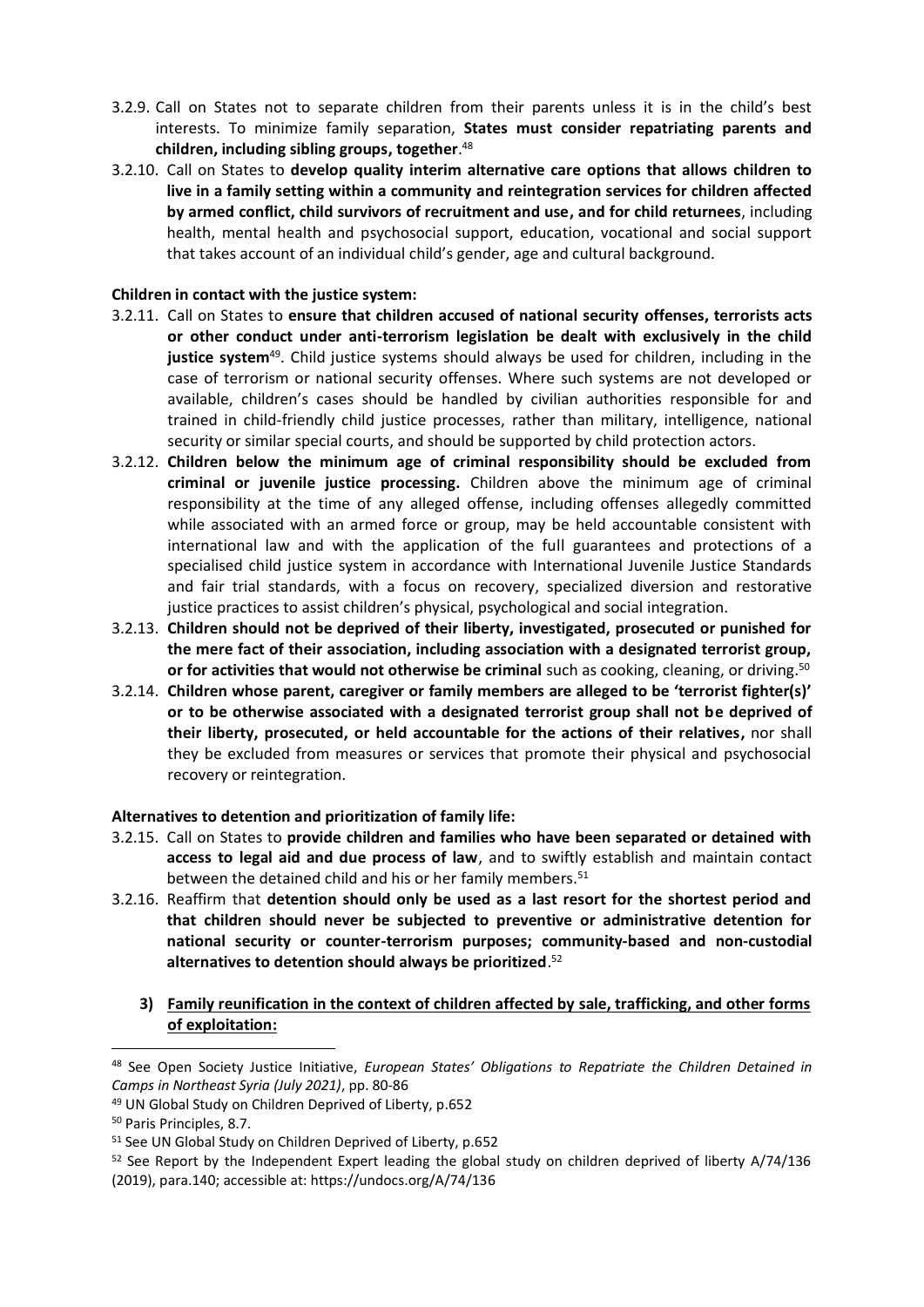Family separation can be both a consequence and a driver of children being exposed to sale, trafficking, and other forms of exploitation. Under the UNCRC and its Optional Protocol to the Convention on the Rights of the Child on the sale of children, child prostitution and child pornography (OPSC), children who are victims of sale, trafficking and other forms of exploitation are afforded special protection measures and States must take all necessary measures to prevent and protect children from such forms of exploitation (Articles 32-36 UNCRC), including through prevention of family separation and promotion of family reunification when in the best interests of the child.

In addition, the 2019 UNGA Resolution on the Rights of the Child recognises the link between orphanage volunteering and tourism and child trafficking and exploitation and calls on Member States to take appropriate measures to prevent and address the harms related to these practices. It also more broadly encourages Member States to protect children who are victims of trafficking and are deprived of parental care, enact and enforce legislation to prevent and combat the trafficking and exploitation of children in care facilities, and support children in returning to their families and in receiving appropriate victim-centred and trauma-informed mental health and psychological assistance.<sup>53</sup>

# Recommendations:

- 3.3.1. **Take appropriate measures to protect children who are victims of sale, trafficking and other forms of exploitation** who may be deprived of family care, as well as enact and enforce legislation to prevent and combat the trafficking in and exploitation of children.<sup>54</sup>
- 3.3.2. **Establish family reunification and reintegration channels for children who are victims of sale, trafficking and other forms of exploitation, that consider their specific situation of vulnerability and follows a best interest determination procedure** that takes into account the views of the child, and that provides children with appropriate mental health and psychological assistance that is victim-centred and trauma-informed. 55
- 3.3.3. Recognise that reintegration into the child's family should be a key objective in the child's recovery. This could be in the country of origin or destination, in line with the best interest of the child. However, it should be **acknowledged that some children do not have families, cannot be reunited with their families due to an unsafe environment within the home, or face a potential risk of being re-trafficked**. In situations where the safe reunification of the child with their family is not possible, it is important to establish care arrangements that respect the rights, best interests and preferences of the child and that favour family-type settings.<sup>56</sup> In particular, (re-)placing child victims of trafficking in institutions, a common response which places them at heightened risk of re-trafficking among other harmful outcomes,<sup>57</sup> must be avoided.
- 3.3.4. Call on States to **recognize the harms of orphanage volunteering and its links to child trafficking and exploitation and to take appropriate measures to prevent and address the harms related to volunteering programmes in orphanages, including in the context of tourism. 58**

<sup>53</sup> General Assembly resolution A/RES/74/133 on the rights of the child (2019), paragraph 35 (t). <sup>54</sup> Ibid.

<sup>55</sup> OHCHR, *Recommended Principles and Guidelines on Human Rights and Human Trafficking*, p.11.

<sup>56</sup> ECPAT, *Explanatory report to the Guidelines regarding the implementation of the Optional Protocol to the Convention on the Rights of the Child on the sale of children, prostitution and child pornography* (2019), p.96.

<sup>57</sup> Lumos (2020) *Cracks in the system: child trafficking in the context of institutional care in Europe,* accessible: <https://www.wearelumos.org/resources/cracks-system/>

<sup>&</sup>lt;sup>58</sup> General Assembly resolution A/RES/74/133 on the rights of the child (2019), paragraph 35 (t).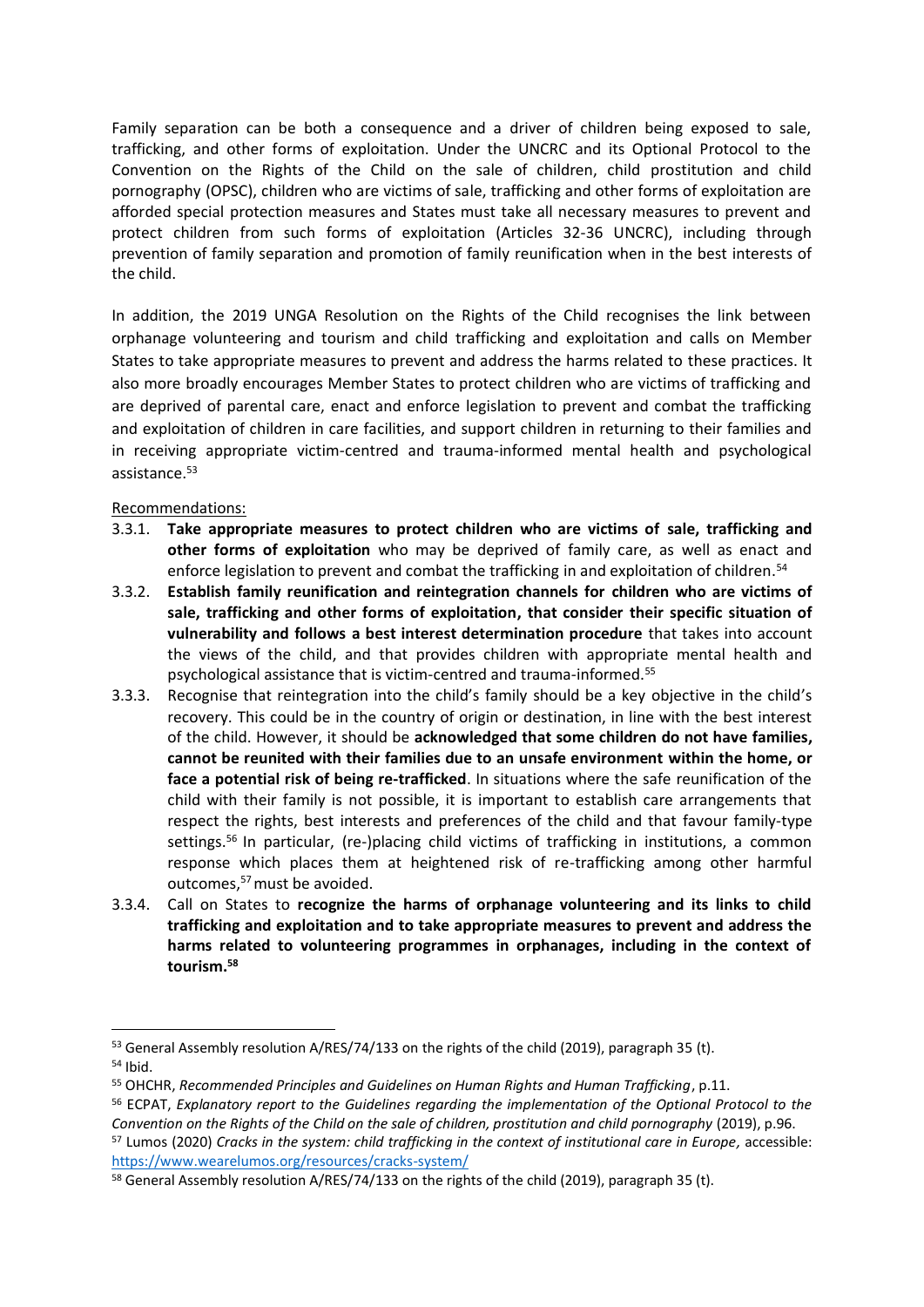- 3.3.5. Call on States to **reaffirm that children who have been recruited or used by terrorist groups may also be victims of trafficking and therefore be entitled to special protection under international law.** As acknowledged in UN Security Council Resolution S/RES/2331, victims of trafficking in this context should be considered victims of terrorism and eligible for support, recognition, and redress available to these victims as well as access to national relief and reparations programmes.<sup>59</sup>
- 3.3.6. Call on States to **promptly and systematically appoint a qualified guardian for all unaccompanied or separated children as to prevent but also detect trafficking**. 60
- 3.3.7. Call on **States to refrain from detaining child who are victims of trafficking**<sup>61</sup> . As in the case of child immigration detention more broadly, States may claim that they are detaining children in order to protect them, ostensibly using detention to prevent trafficking, smuggling or exploitation. However, detention is not a form of child protection and in fact can facilitate recruitment by human traffickers.<sup>62</sup>

## **List of signatories as of 7 th March 2022:**

- 1. Better Care Network
- 2. Child Rights Connect
- 3. Child Identity Protection (CHIP)
- 4. Defence for Children International (DCI)
- 5. Grupo de Iniciativa Nacional por los Derechos de los Niños (GIN), Perú
- 6. Hope and Homes for Children
- 7. Lumos
- 8. Make Mothers Matter (MMM)
- 9. Railway Children Africa
- 10. Save the Children
- 11. SOS Children's Villages
- 12. Terre des Hommes International Federation
- 13. United Nations Children's Fund (UNICEF)
- 14. Humanium
- 15. Plataforma de Organizaciones de Infancia, Spain
- 16. ATD Fourth World
- 17. Instituto Interamericano del Niño, la Niña y Adolescentes IIN-OEA, Uruguay
- 18. Family, Child, Youth Association, Hungary
- 19. Consortium for Street Children
- 20. Red Latinoamericana de Acogimiento Familiar (RELAF)
- 21. Institute on Statelessness and Inclusion
- 22. Family for Every Child
- 23. International Social Service
- 24. Centre of Excellence in Alternative Care
- 25. Eurochild
- 26. World Organization for Early Childhood Education (OMEP)

<sup>59</sup> UN Security Council Resolution S/RES/2331, para. 10.

<sup>60</sup> ICAT, Issue Brief 6, Trafficking in children, p.3, https://www.unicef.nl/files/ICAT-IB-06- Trafficking%20in%20Children.pdf

<sup>&</sup>lt;sup>61</sup> Special Rapporteur on trafficking in persons, especially women and children report to the General Assembly, A/75/169.

<sup>&</sup>lt;sup>62</sup> UN Global Study on Children Deprived of Liberty, pp441-442 [https://childrendeprivedofliberty.info/wp](https://childrendeprivedofliberty.info/wp-content/uploads/2020/09/Full-Global-Study_Revised-Version.pdf)[content/uploads/2020/09/Full-Global-Study\\_Revised-Version.pdf](https://childrendeprivedofliberty.info/wp-content/uploads/2020/09/Full-Global-Study_Revised-Version.pdf)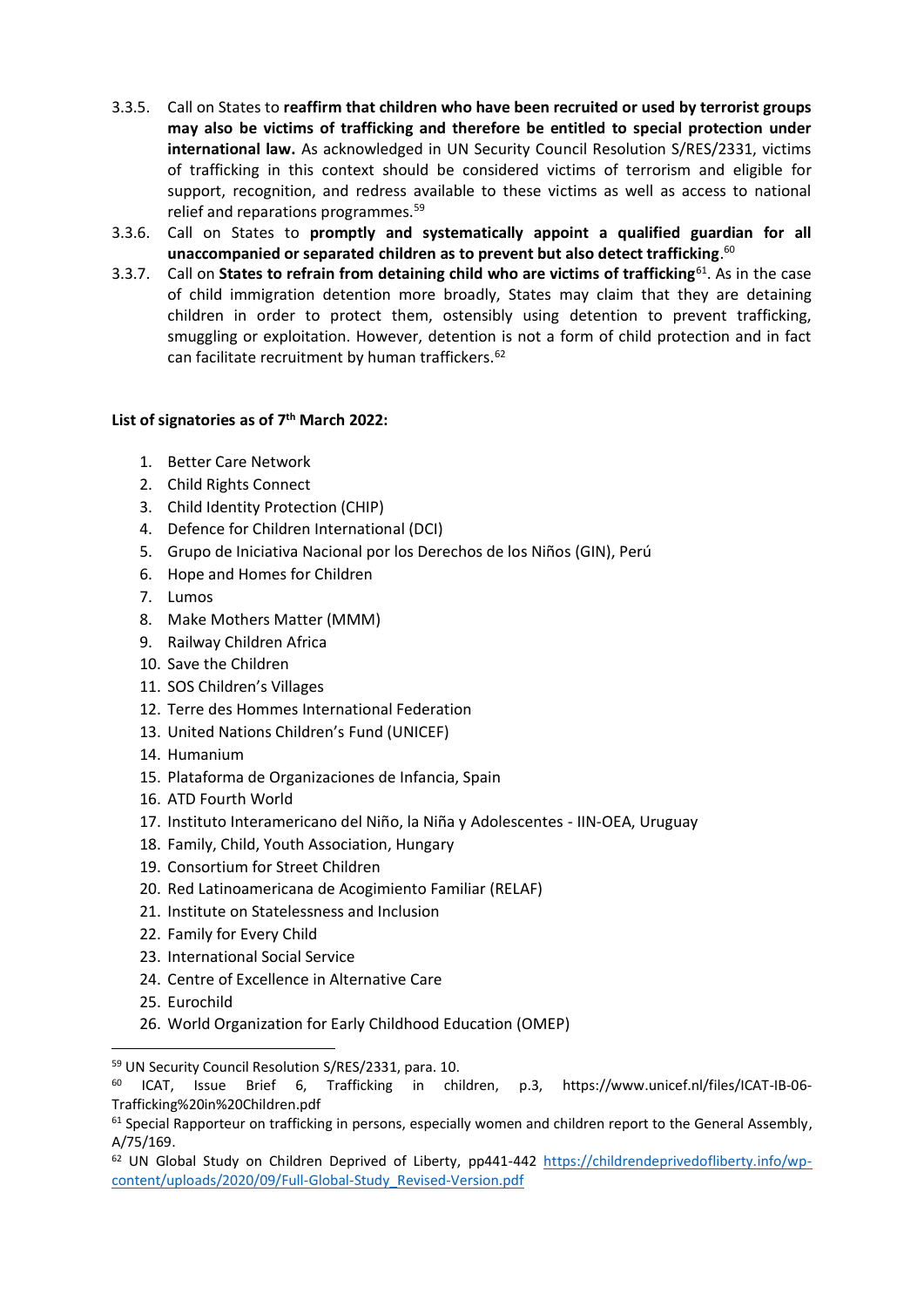- 27. International Refugee Assistance Project
- 28. COFACE Families Europe
- 29. International Falcon Movement Socialist Education International (IFM-SEI)
- 30. Fight for Humanity
- 31. National Coalition Germany
- 32. European Network on Statelessness
- 33. International Detention Coalition
- 34. Missing Children Europe
- 35. World Vision
- 36. Elizabeth Fry Society of Greater Vancouver





# **Better**<br>Care **Network**





**GRUPO DE INICIATIVA** NACIONAL POR LOS DERECHOS DEL NIÑO

hope and homes for children









Make Mothers Matter

SOS CHILDREN'S<br>VILLAGES 桃

**Terre des Hommes** International Federation